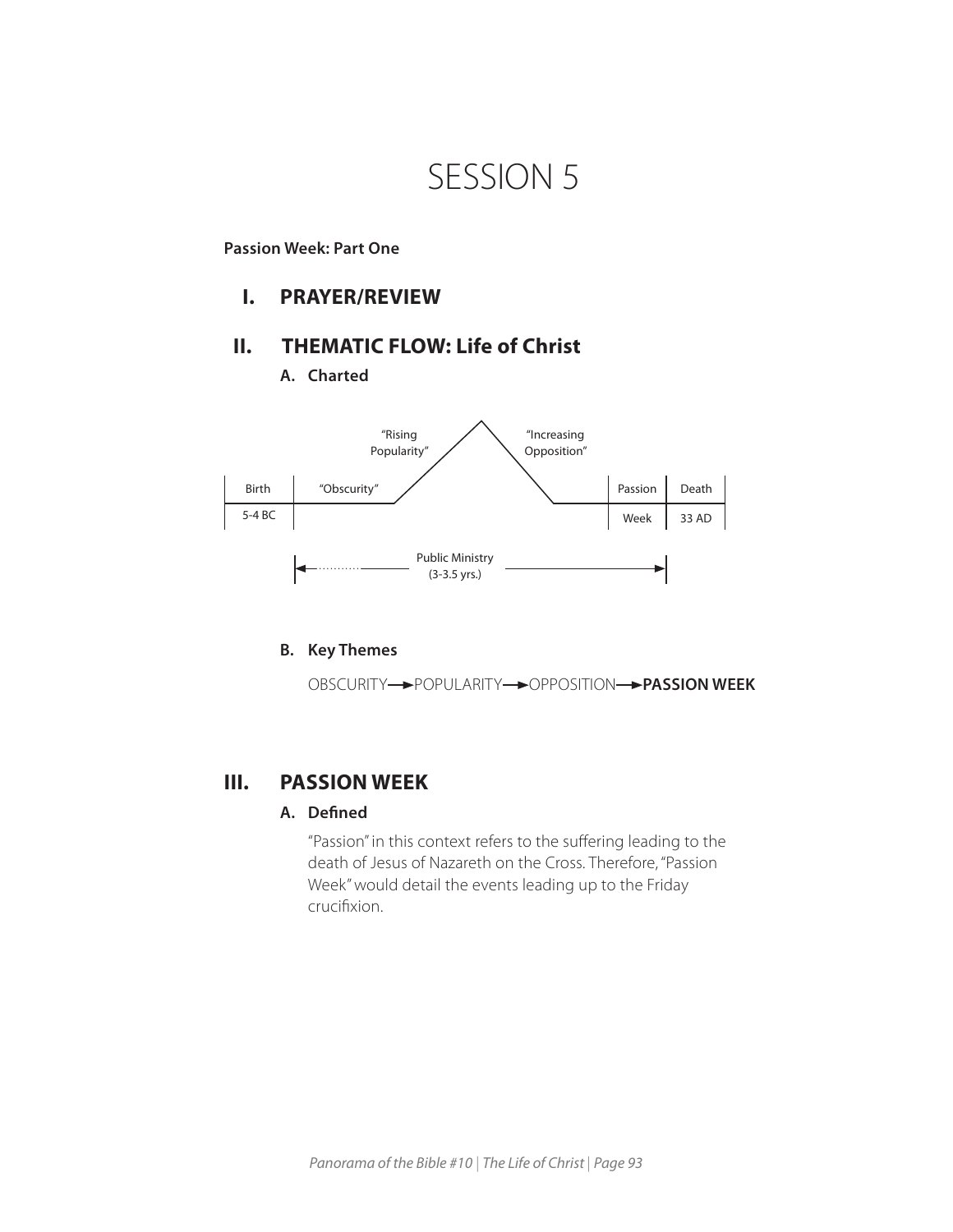## **Insight:** (Jensen, 84)

The Gospels devote much of their space to Passion Week, or the Sacrifice Period of Jesus' life. (The biblical record of this week, up to the crucifixion, takes up one-third of Matthew and John, one-fourth of Mark, and one-seventh of Luke.) This is because of the week's importance. That was the week for which Jesus was born. Everything else He did and said led up to this, and found its meaning in it. The cross was the crucial experience for Christ, because death and Satan were conquered in it. Jesus' crown was made possible by the cross.

## **B. Charted**

Note the following chart, "Suggested Chronology of the Passion Week." Take note that Biblical scholars are divided over which events occurred on which days of this final week in the earthly life of Jesus. The conclusions taken in this study are adaptations of the chronological work of Harold Hoehner (*Chronological Aspects of the Life of Christ*), the insights of Sam A. Smith (privately published essay), and others.

The chart which follows assumes an April 3, 33 AD death of Jesus (as opposed to the 29 AD held by many others). Some events may vary by a day, but the basic outline is generally held (i.e. day of the week to recorded event).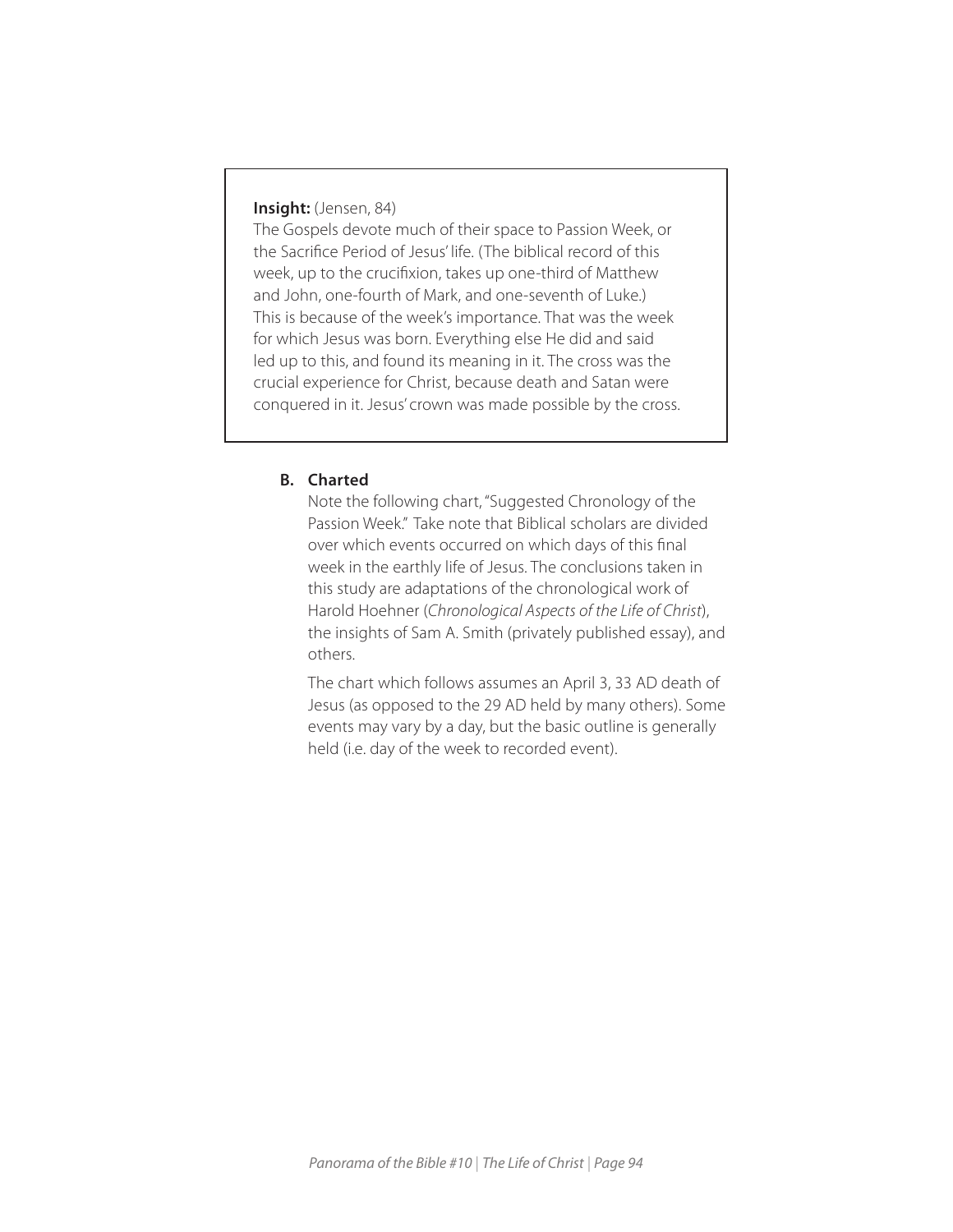## **Suggested Chronology of the Passion Week**

(Generally using Mark as a Guide)

| Day (Date)<br>33 AD    | Recorded Event (Prim. from Mark)                                                                                                                                                                                                               | Marcan Account |
|------------------------|------------------------------------------------------------------------------------------------------------------------------------------------------------------------------------------------------------------------------------------------|----------------|
| Saturday<br>(March 28) | Arrival at Bethany<br>Anointing of Mary                                                                                                                                                                                                        | Jn 11:54-12:11 |
| Sunday<br>(March 29)   | Triumphal Entry                                                                                                                                                                                                                                | Mk 11:1-11     |
| Monday<br>(March 30)   | Cursing of the Fig Tree<br>Cleansing of the Temple                                                                                                                                                                                             | Mk 11:12-19    |
| Tuesday<br>(March 31)  | Withered Fig Tree<br>Arrival at Temple<br><sup>.</sup> Conflict with Religious Leaders<br>Teaching at Temple Courts<br>Olivet Discourse                                                                                                        | Mk 11:20-13:37 |
| Wednesday<br>(April 1) | Anointing by Mary (?)<br>[John's Gospel places it on Saturday; Mark's<br>placement seems to be Wednesday; scholarly<br>debate leans more to John's account.<br>Betrayal Arranged (? by Judas)<br>OR<br>Silent Wednesday (no recorded activity) | Mk 14:1-11     |
| Thursday<br>(April 2)  | Passover Meal Celebration<br>Betrayal by Judas<br>Night-time Arrest (Trials begin)                                                                                                                                                             | Mk 14:12-72    |
| Friday<br>(April 3)    | Trials Continue (3 Jewish/3 Roman)<br>Brutality<br>Crucifixion<br><b>Burial</b>                                                                                                                                                                | Mk 15:1-47     |
| Saturday<br>(April 4)  | In the Tomb                                                                                                                                                                                                                                    |                |
| Sunday<br>(April 5)    | Resurrection                                                                                                                                                                                                                                   |                |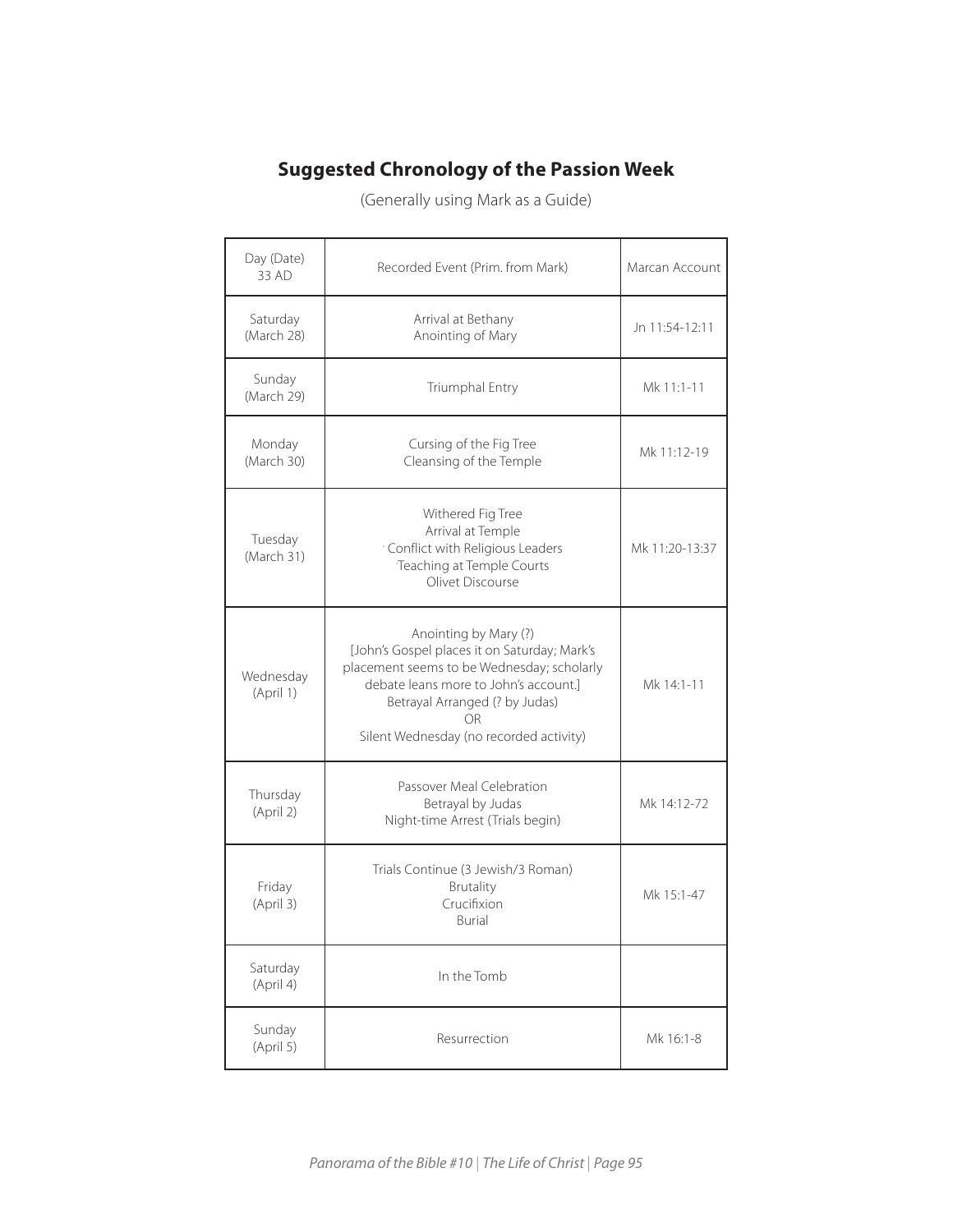## **IV. BIBLICAL DEVELOPMENT**

#### **A. Saturday (March 28, 33 AD)**

1. Pre-Passover mood

#### John 11:54-57

*Therefore Jesus no longer moved about publicly among the people of Judea. Instead he withdrew to a region near the wilderness, to a village called Ephraim, where he stayed with his disciples. 55 When it was almost time for the Jewish Passover, many went up from the country to Jerusalem for their ceremonial cleansing before the Passover. 56 They kept looking for Jesus, and as they stood in the temple courts they asked one another, "What do you think? Isn't he coming to the festival at all?" 57 But the chief priests and the Pharisees had given orders that anyone who found out where Jesus was should report it so that they might arrest him.* 

Notes:

- a. After the resurrection of Lazarus, the opposition to Jesus intensified. Caiaphas ironically declared, "…it is better for you (other religious rulers) that one man (Jesus) die for the people than that the whole nation perish" (Jn 11:50). As a result Jesus left Bethany for a village (some 15 miles or so away) called Ephraim.
- b. Because of the popularity of the Passover Feast, pilgrims from all about the nation came early to properly prepare (ceremonial cleansing or purification). The multitudes were looking out to see if Jesus would appear. The authorities, also, were looking and ordering any who might see Jesus to report the sighting.
- 2. Arrival at Bethany

## John 12:1-8

*Six days before the Passover, Jesus came to Bethany, where Lazarus lived, whom Jesus had raised from the dead. 2 Here a dinner was given in Jesus' honor. Martha served, while Lazarus was among those reclining at the table with him.*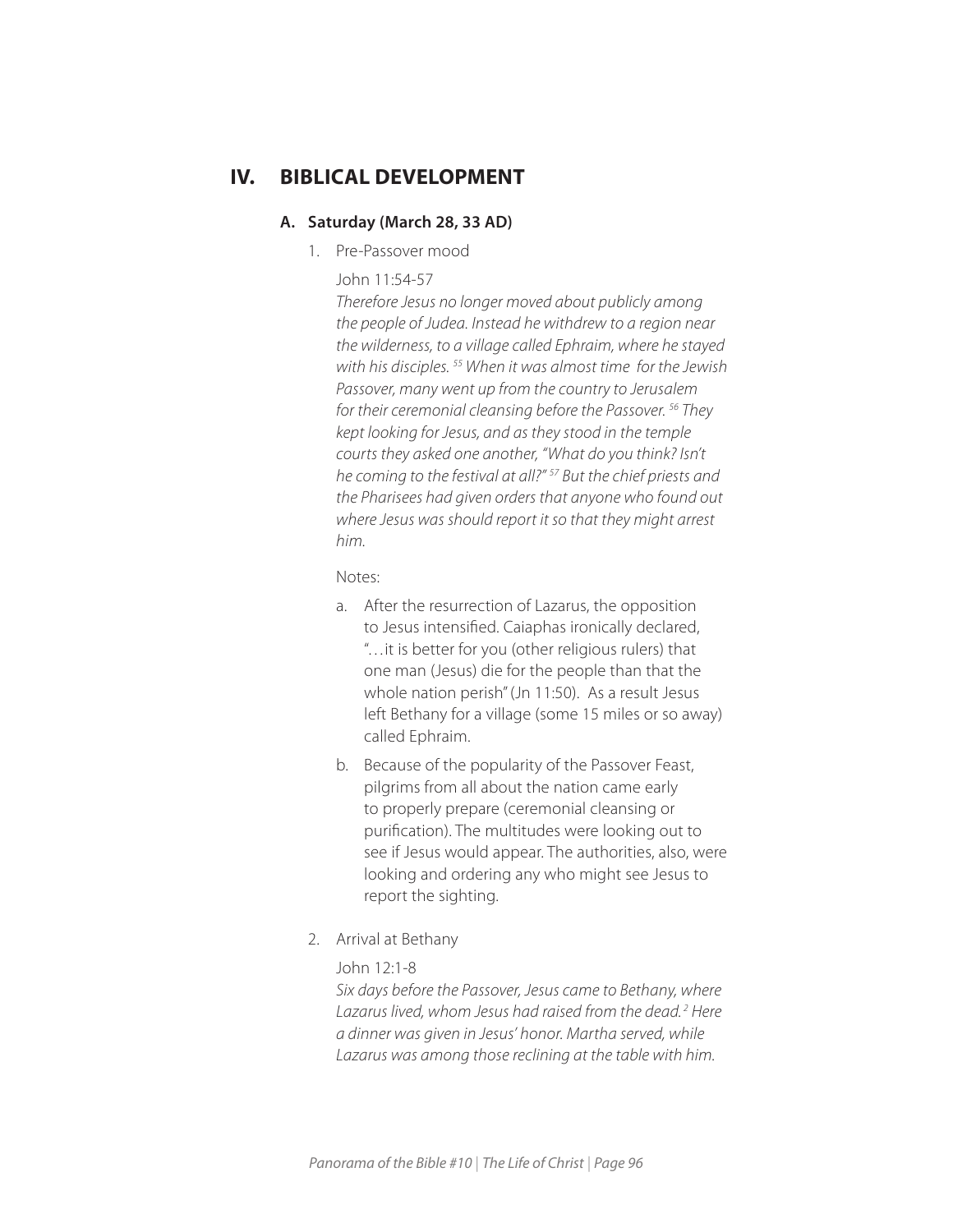<sup>3</sup> Then Mary took about a pint of pure nard, an expensive *perfume; she poured it on Jesus' feet and wiped his feet with her hair. And the house was filled with the fragrance of the perfume. 4 But one of his disciples, Judas Iscariot, who was later to betray him, objected, 5 "Why wasn't this perfume sold and the money given to the poor? It was*  worth a year's wages."<sup>6</sup> He did not say this because he *cared about the poor but because he was a thief; as keeper of the money bag, he used to help himself to what was put into it. 7 "Leave her alone," Jesus replied. "It was intended that she should save this perfume for the day of my burial. 8 You will always have the poor among you, but you will not always have me."*

- a. John's account places this event "six days before the Passover; Matthew (ch. 26) and Mark (ch. 14) place it "two days" before Passover. This is a thorny problem to harmonize and explain (beyond the scope of this study). Gospel writers often place events not in strict chronological order (as moderns do) but theologically and topically.
- b. The story contains some striking contrasts:
	- (1) Lazarus is present (recently raised from the dead (Jn 11); Jesus is the honoree (soon to die by crucifixion).
	- (2) Martha is serving (again  $-$  cf. Lk 10:38-42); Mary is at the feet of Jesus (again - yet this occasion anointing him with oil).
	- (3) Judas Iscariot objected to the use of expensive perfume to anoint Jesus. He asked why it was not redirected to the poor; yet Judas had been redirecting funds from the money bag for himself.
- c. Mary's costly and devoted act of anointing Jesus foreshadowed his soon to be death (cf. Jn 19:39-40).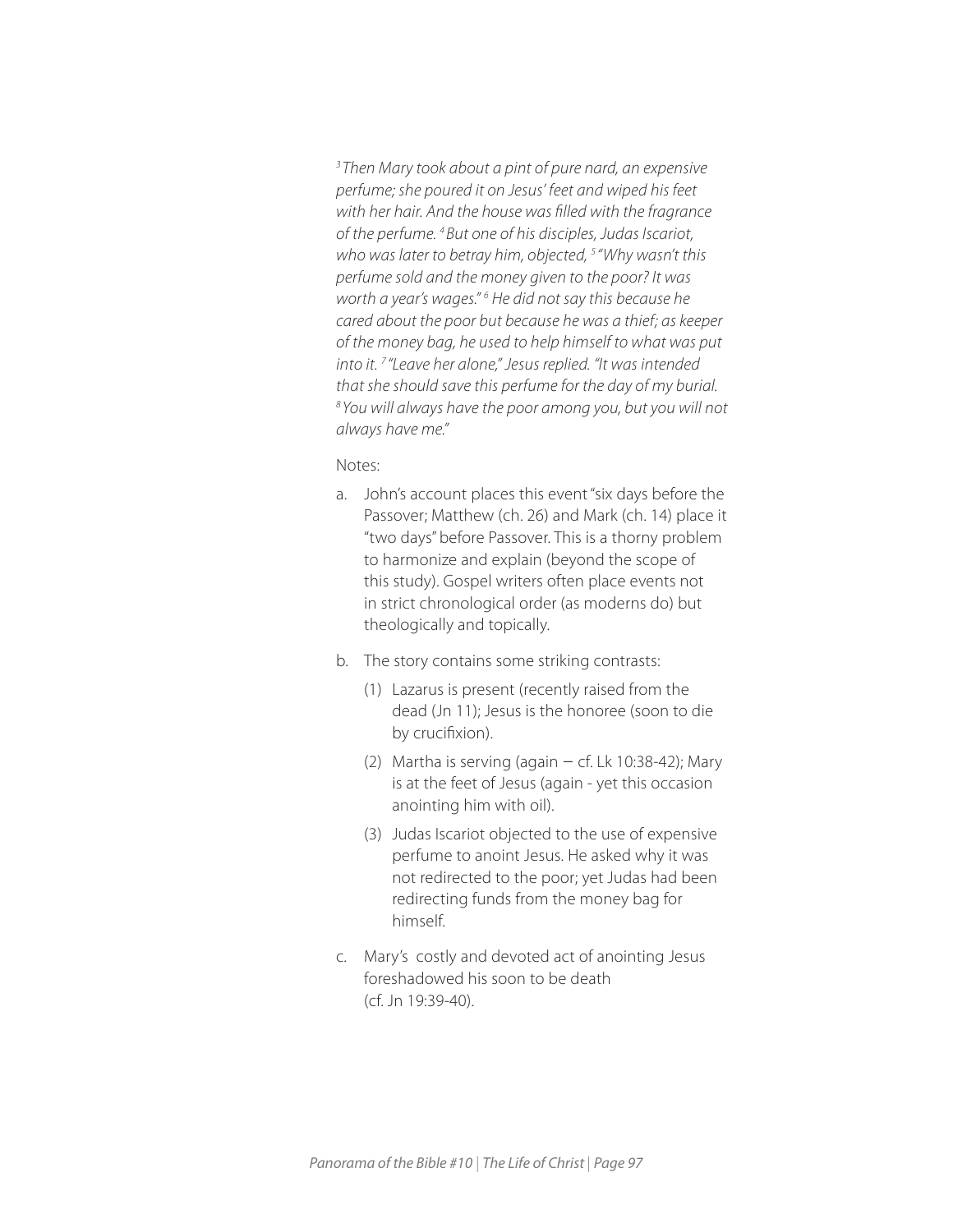## **B. Sunday (March 29, 33 AD)**

- 1. "Triumphal Entry"
	- a. Recorded by all four Gospel writers (Matt 21:1-9; Mk 11:1-11; Lk 19:29-38; Jn 12:12-15)
	- b. Fulfilled the Messianic prophecy of Zechariah 9

## Zechariah 9:9

*Rejoice greatly, Daughter Zion! Shout, Daughter Jerusalem! See, your king comes to you, righteous and victorious, lowly and riding on a donkey, on a colt, the foal of a donkey.*

c. Accompanied by the multitudes' cries from the pilgrim song of Psalm 118

Psalm 118:26 *Blessed is he who comes in the name of the Lord. From the house of the Lord we bless you.*

d. Narrated by John

## John 12:12-15

*The next day the great crowd that had come for the festival heard that Jesus was on his way to Jerusalem. 13 They took palm branches and went out to meet him, shouting, "Hosanna!" "Blessed is he who comes in the name of the Lord!" "Blessed is the king of Israel!" 14 Jesus found a young donkey and sat on it, as it is written: 15 "Do not be afraid, Daughter Zion; see, your king is coming, seated on a donkey's colt."*

- (1) The crowd placed "palm branches" before the path of Jesus. While the palm tree was considered a symbol of righteousness (Ps 92:12), by NT times it was a nationalistic symbol of Judaism and perhaps expressed Messianic hopes on this occasion.
- (2) "Hosanna" is a Hebrew expression meaning, "save," and was an expression of praise (cf. Pss 113-118).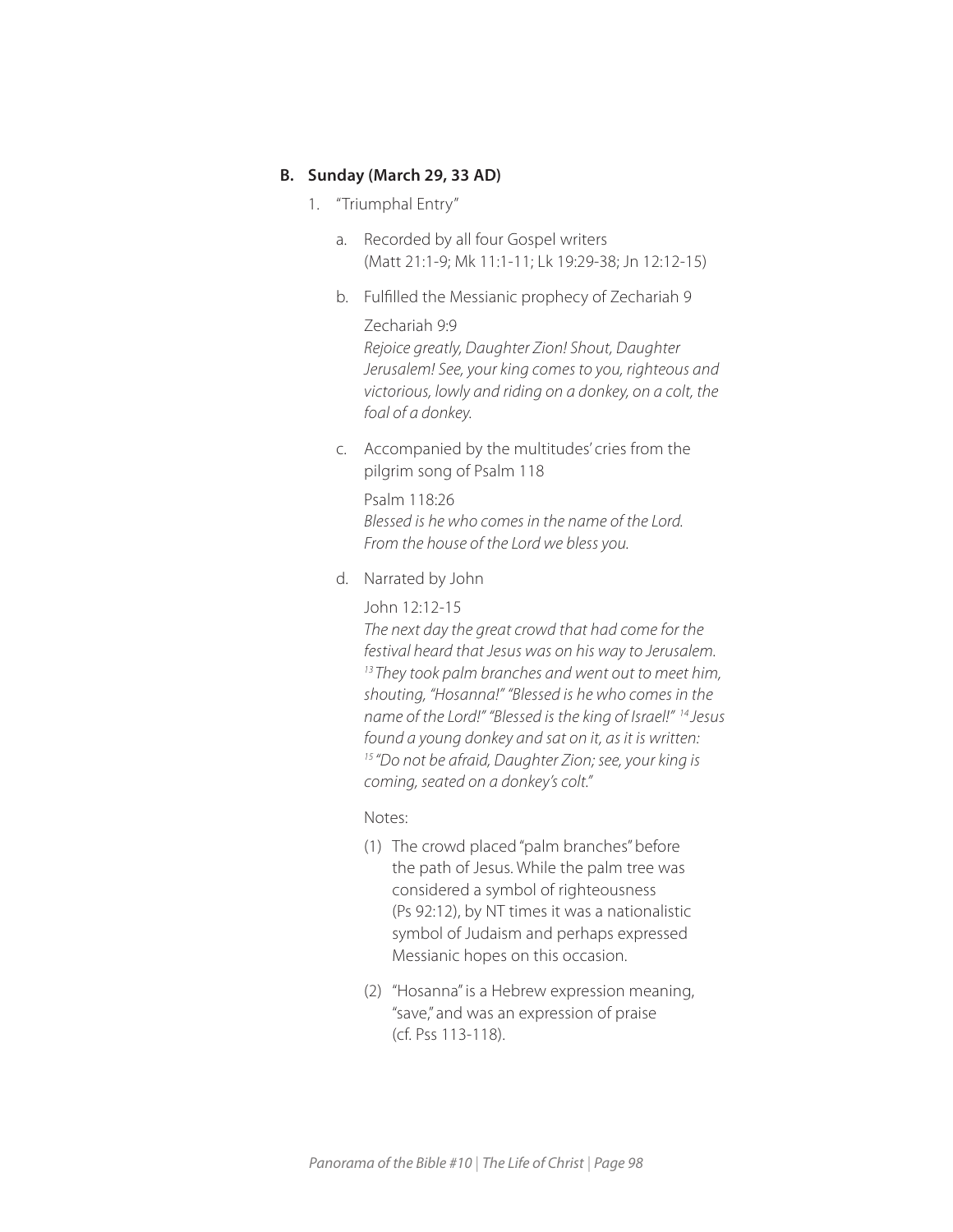- (3) The kingship of Jesus was emphasized in this account (vv. 14-15), yet ironically, these cries will soon turn to "We have no king but Caesar" (Jn 19:15).
- (4) Zechariah 9:9 was quoted; a conquering king might enter upon a war horse (judgment) yet here Jesus enters upon a colt (peace).
- (5) The enthusiastic crowd will turn into an angry mob only days later.
- 2. Temple visit

```
Mark 11:11
```
*Jesus entered Jerusalem and went into the temple courts. He looked around at everything, but since it was already late, he went out to Bethany with the Twelve.* 

Notes:

- a. Jesus entered the temple precincts or courts (Grk. hieron) rather than the central Sanctuary (Grk. naos). See the map on page 5.
- b. Jesus "looked around at everything." This assessment will be the basis of His return visit the next day and subsequent actions ("cleansing of the Temple").
- c. The time was late in the day, so Jesus and the Twelve returned to Bethany, a few miles away.

## **C. Monday (March 30, 33 AD)**

- 1. Cursing of the fig tree
	- a. The cursing occurred on Monday morning on the way to the Temple (cf. Matt 21:18-22; Mk 11:12-14).
	- b. Matthew's account notes, "Immediately the tree withered" (21:19); Mark's account does not indicate that the disciples saw the withering process but only that the next day the tree had "withered from the roots" (11:21).

Mark 11:21 *Peter remembered and said to Jesus, "Rabbi, look! The fig tree you cursed has withered!"*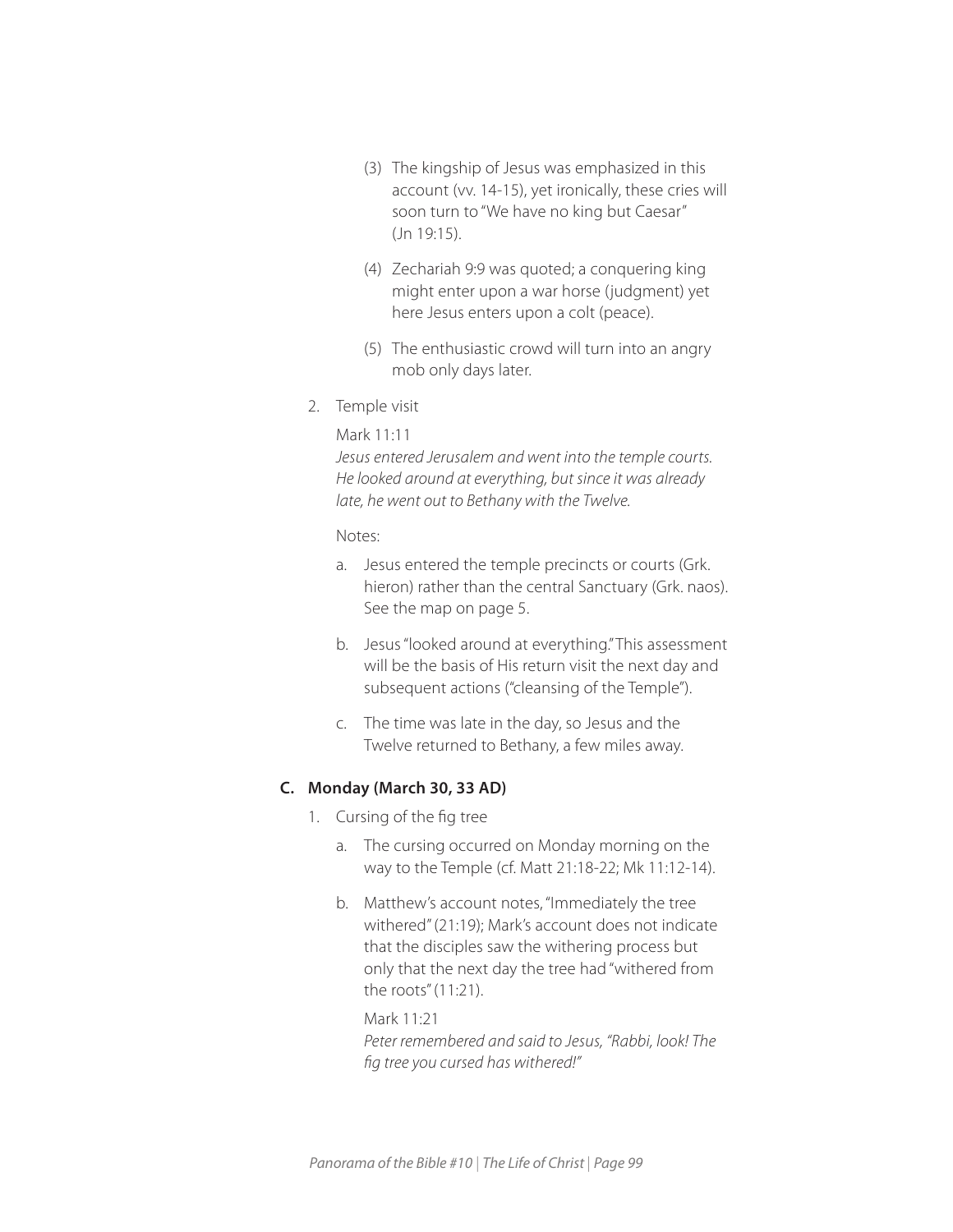- c. The story illustrates two truths:
	- (1) The necessity of faith and prayer for the disciples' mission ahead
	- (2) The picture of Israel's unfruitfulness (unfaithfulness) as the fig tree (a symbol of Israel: Jer 8:13 and Hos 9:10,16) which appeared to be ready for fruit was in actuality fruitless.
- 2. Cleansing of the Temple
	- a. Recorded by all four Gospel writers (Matt 21:12-16; Mk 11:12-19; Lk 19:45-47; Jn 2:13-16).
	- b. John's account is either out of chronological order (it appears early in Jesus' ministry), or likely, there were two cleansings in Jesus' public ministry: one early (recorded by John) and one late (recorded by the others).
	- c. As recorded in Mark, note the following:

#### Mark 11:15-18

*On reaching Jerusalem, Jesus entered the temple courts and began driving out those who were buying and selling there. He overturned the tables of the money changers and the benches of those selling doves, 16 and would not allow anyone to carry merchandise through the temple courts. 17 And as he taught them, he said, "Is it not written: 'My house will be called a house of prayer for all* nations'? *But you have made it 'a den of robbers.'"18 The chief priests and the teachers of the law heard this and began looking for a way to kill him, for they feared him, because the whole crowd was amazed at his teaching.*

- (1) The band of disciples and Jesus left Bethany (a few miles away) and came to the Temple in Jerusalem.
- (2) "Temple area" would refer to the court area outside of Herod's Temple (Holy Place, Holy of Holies), i.e. the Court of the Gentiles.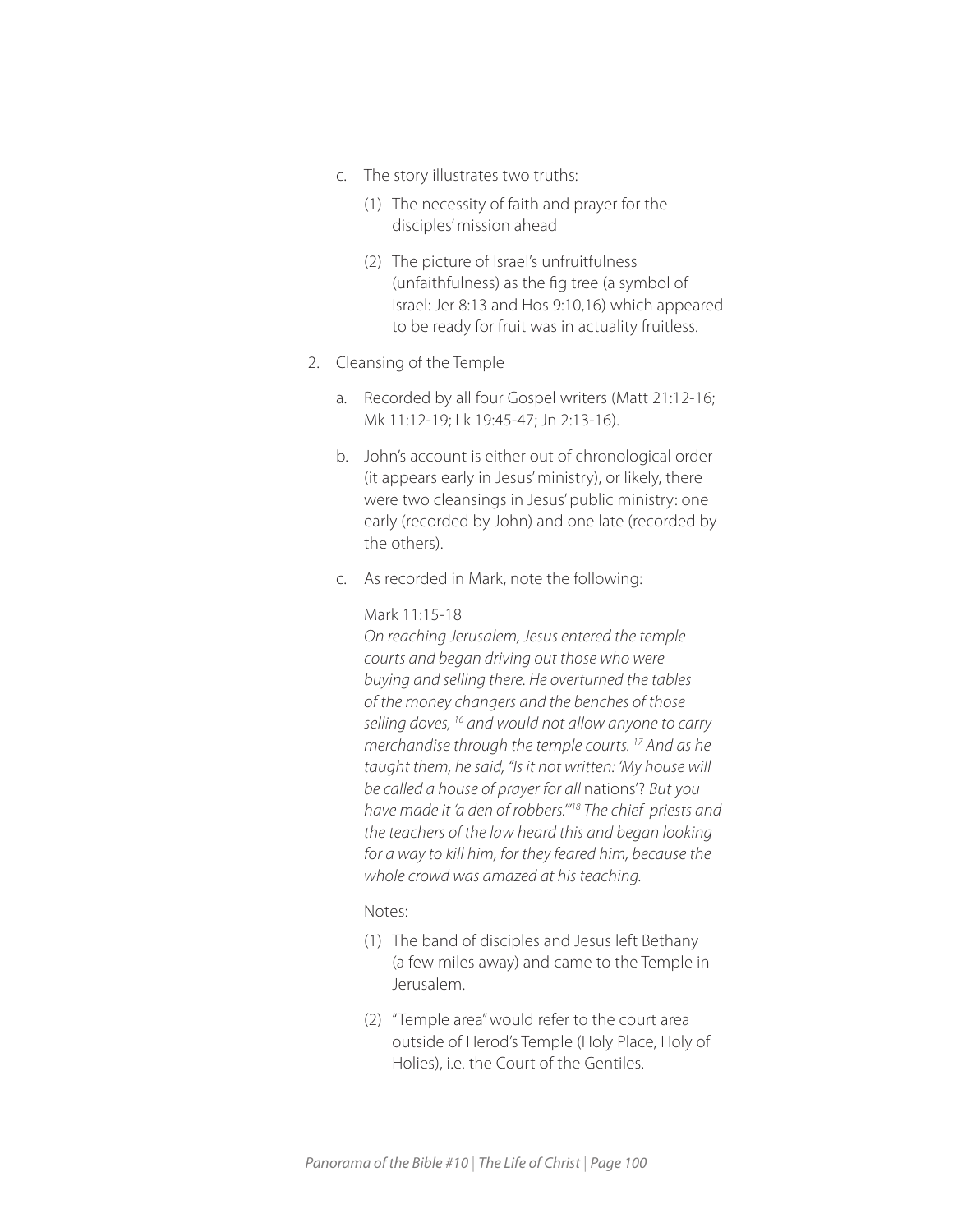- (3) At this place a kind of market was permitted by Caiaphas, the High Priest. Here pilgrims could purchase items necessary for the Feast: wine, oil, salt, sacrificial animals, and birds (ceremonially approved).
- (4) Jesus had observed this religious commerce the previous day (11:11). Seeing those "buying and selling" and observing the money-changers at work making their profits and finding that merchants passed through the holy site ("carry merchandise through the temple courts"), Jesus became (righteously) enraged.
- (5) The commerce was obstructing the true purpose of the Temple: a place of worship and prayer. In doing this, Jesus was displaying His authority over the sacred Temple.
- (6) The response of the chief priests and teachers of the law was predictable: fear and murderous anger.
- d. Conclusion of Monday

Mark 11:19 *When evening came, Jesus and his disciples went out of the city.*

#### **D. Tuesday (March 31, 33 AD)**

1. Withered fig tree

## Mark 11:20-26

*In the morning, as they went along, they saw the fig tree withered from the roots. 21 Peter remembered and said to Jesus, "Rabbi, look! The fig tree you cursed has withered!" 22 "Have faith in God," Jesus answered. 23 "Truly I tell you, if anyone says to this mountain, 'Go, throw yourself into the sea,' and does not doubt in their heart but believes that what they say will happen, it will be done for them. 24 Therefore I tell you, whatever you ask for in prayer, believe that you have received it, and it will be yours. 25 And when you stand praying, if you hold anything against anyone, forgive them, so that your Father in heaven may forgive you your sins."*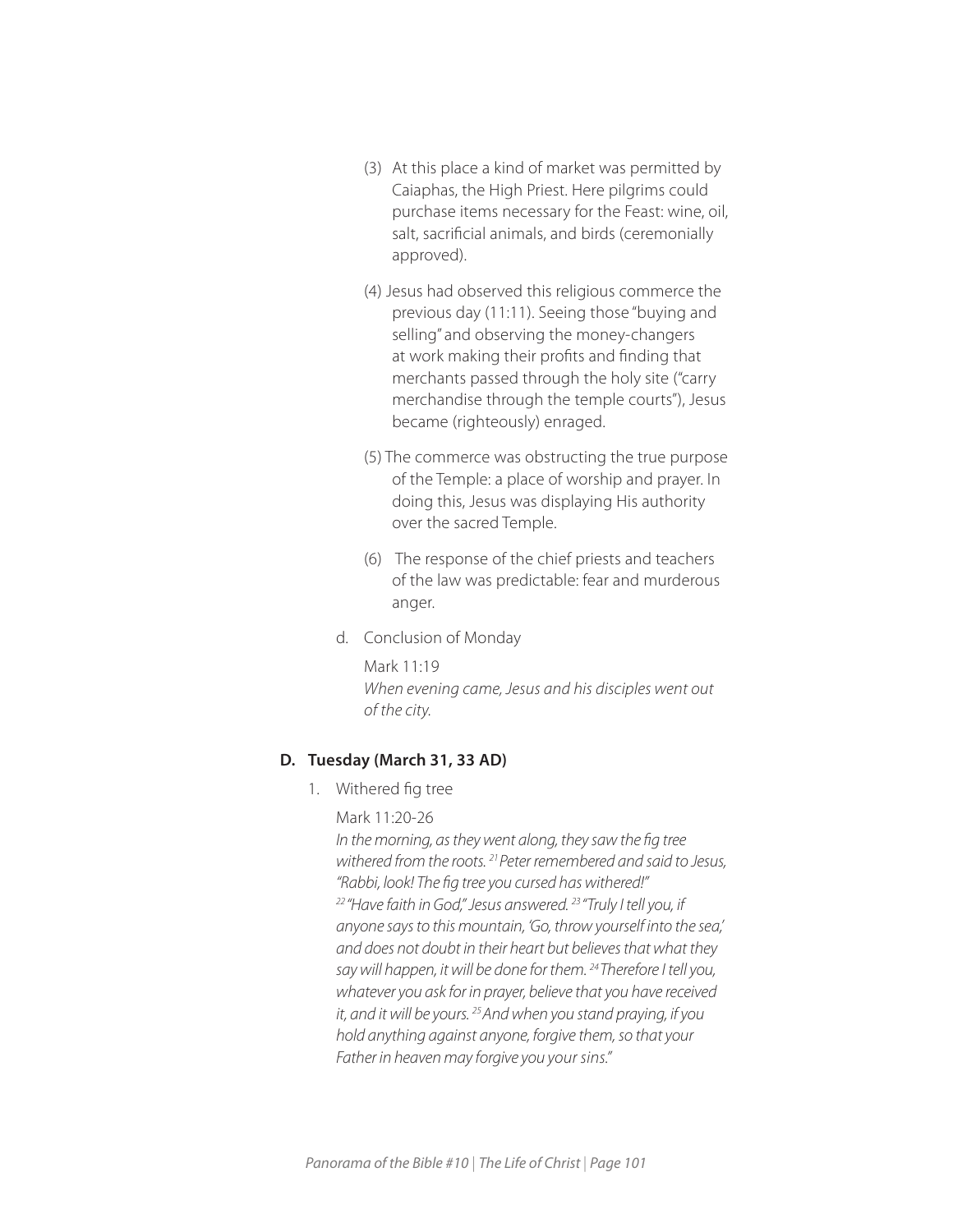Notes:

- a. This account continues the story begun on Monday as Jesus and the disciples entered Jerusalem (11:12-14). Then (in Mark's account), Jesus cursed the tree, "May no one ever eat fruit from you again"  $(11:14)$ .
- b. On Tuesday, the fig tree was "withered from the roots" (11:20). Peter called this to the attention of Jesus. Recall from the previous remarks on Monday's cursing that the incident was likely a picture of judgment on Israel, a nation that should have been fruitful was in reality quite barren.
- c. Jesus took the opportunity to instruct the disciples (20-25):
	- (1) That faith in God could do even more miraculous things than withering a fig tree (cf. Matt 21:21).
	- (2) That successful prayer requires faith (11:24).
	- (3) That forgiveness of others also plays a part in believing prayer. "In other words, God will be responsive to the petitioner who has paid attention to how he or she relates to others" (Bock, 323).

Insight: Prayer

- (1) Requires faith
- (2) Often requires forgiveness
- (3) Must be within God's will (1 Jn 5:14-15)
- (4) Needs to be persistent (Lk 18:1-5)
- (5) May require wisdom to know how to pray (Jas 1:5-8)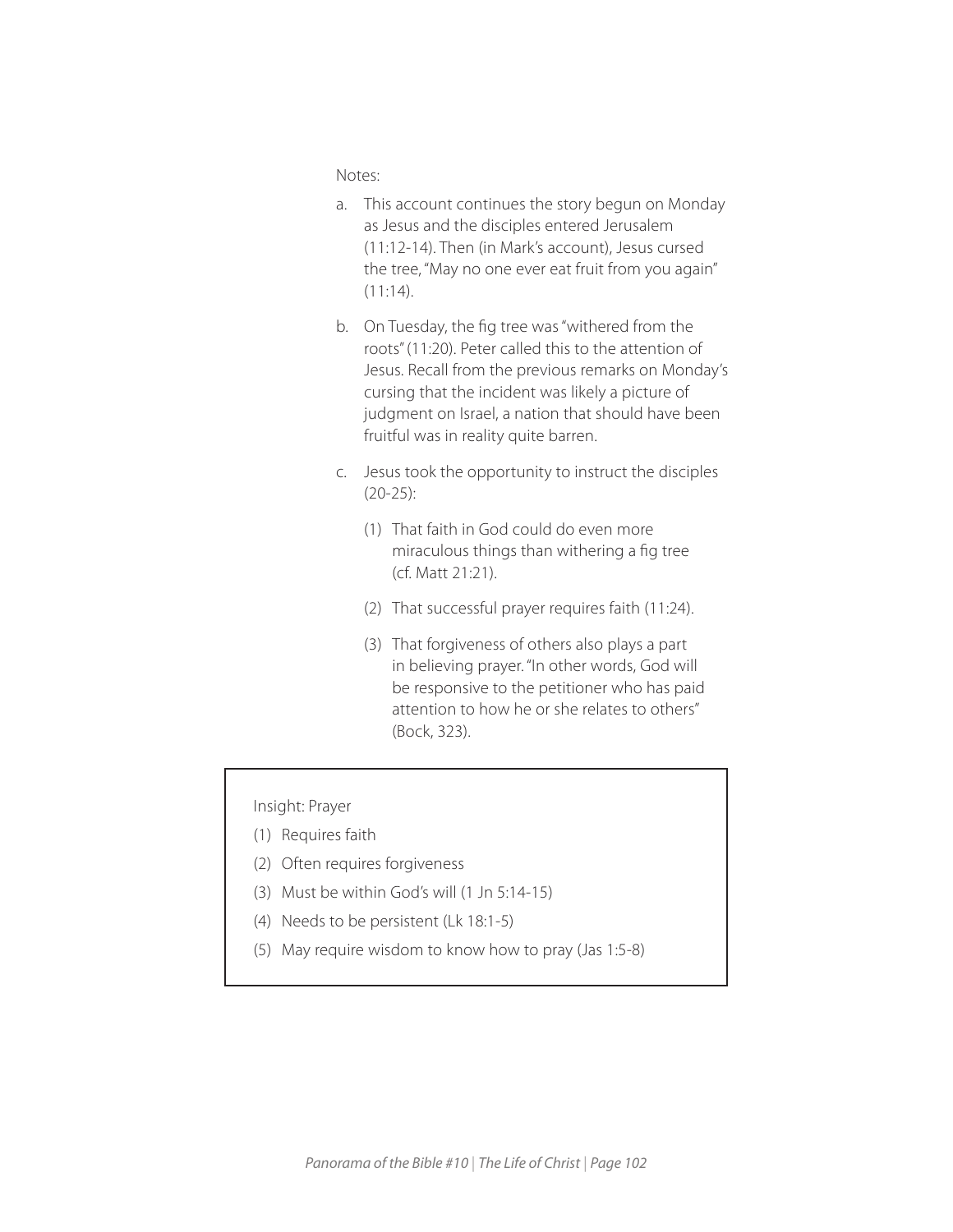2. Arrival at the Temple

Tuesday was a full day of controversy and teaching. What follows is a selective, brief overview.

a. Challenge to Jesus' authority

#### Mark 11:27-33

*They arrived again in Jerusalem, and while Jesus was walking in the temple courts, the chief priests, the teachers of the law and the elders came to him. 28 "By what authority are you doing these things?" they asked. "And who gave you authority to do this?" 29 Jesus replied, "I will ask you one question. Answer me, and I will tell you by what authority I am doing these things. 30 John's baptism—was it from heaven, or of human origin? Tell me!" 31 They discussed it among themselves and said, "If we say, 'From heaven,' he will ask, 'Then why didn't you believe him?' 32 But if we say, 'Of human origin'…" (They feared the people, for everyone held that John really was a prophet.) 33 So they answered Jesus, "We don't know." Jesus said, "Neither will I tell you by what authority I am doing these things."*

Notes:

- (1) Jesus has returned to the temple area where on the previous day He had overturned the tables of the moneychangers.
- (2) The chief priests, teachers of the law, and the elders challenged the authority by which Jesus had cleansed the Temple of crass commercialism. "By what authority are you doing these things?" (11:28). And further, **who** gave it to you?
- b. Entrapment question on the Roman poll tax

The religious leaders (Pharisees and Herodians) posed a question of taxation to Rome (cf. Matt 22:15-22; Mk 12:13-17; Lk 20:20-26). This story is discussed in Session 4, p. 85.

The reply of Jesus was skillful and wise. "Give to Caesar what is Caesar's and to God what is God's" (Mk 11:17).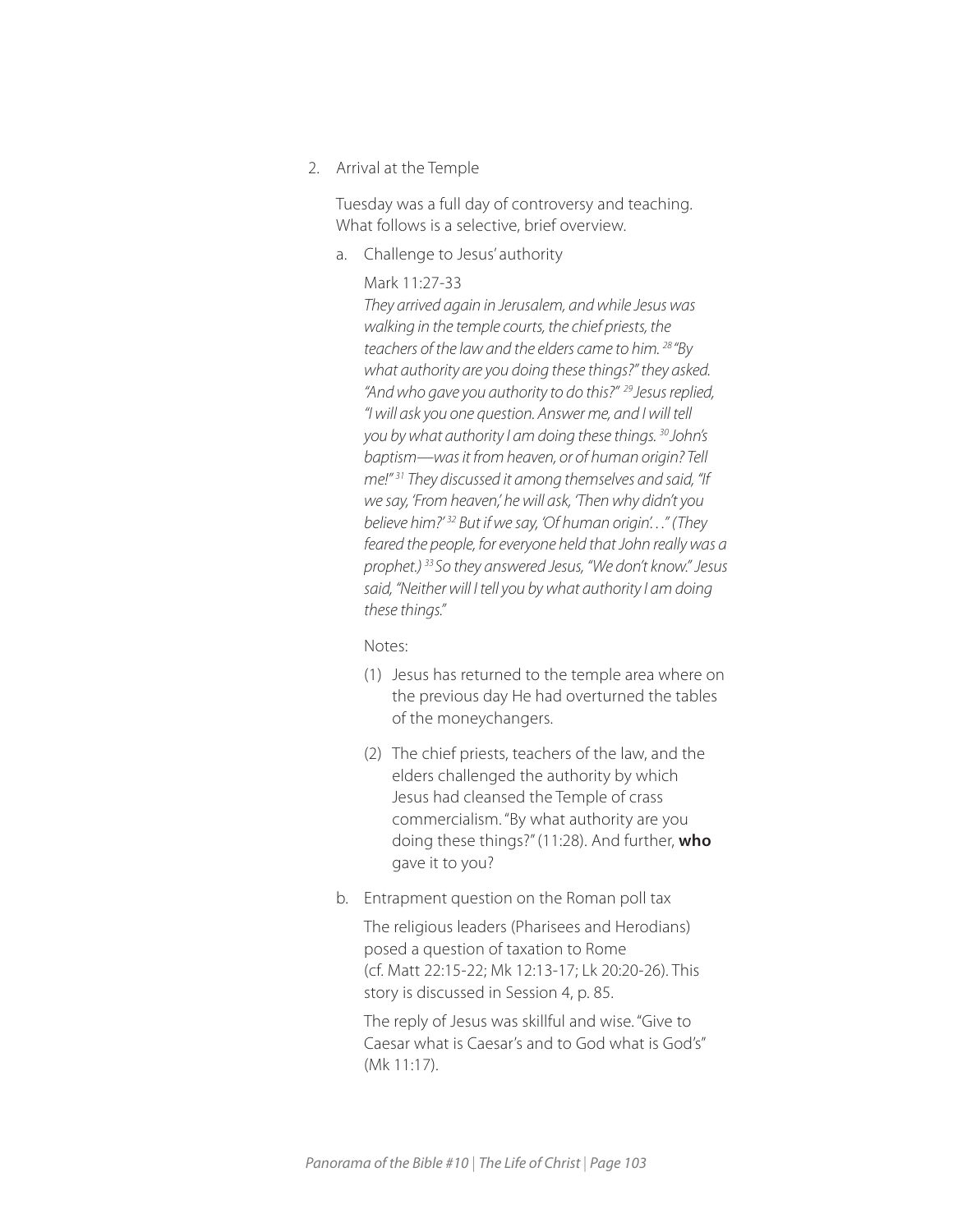c. The Greatest Commandment

One of the teacher's of the law posed a question to Jesus, "of all the commandments, which is the most important?"

This encounter is discussed in Session 4, p. 88.

Jesus boiled down the multitude of laws into a twofold obligation: love God; love neighbor.

- 3. Teaching at the Temple
	- a. Christ (Messiah) and David's relationship

#### Matthew 22:41-46

*While the Pharisees were gathered together, Jesus asked them, 42 "What do you think about the Messiah? Whose son is he?" "The son of David," they replied. 43 He said to them, "How is it then that David, speaking by the Spirit, calls him 'Lord'? For he says, 44 " 'The Lord said to my Lord: "Sit at my right hand until I put your enemies under your feet.' " 45 If then David calls him 'Lord,' how can he be his son?" 46 No one could say a word in reply, and from that day on no one dared to ask him any more questions.*

Notes:

- (1) In counterpoint following the question of the Greatest Commandment, Jesus questioned the Pharisees with a theological problem: with respect to the Messiah (Christ), whose son is He?
- (2) The Pharisees reply, "the son of David." Note the following passages that support their answer:

2 Samuel 7:12-14 (God speaking to King David) *When your days are over and you rest with your ancestors, I will raise up your offspring to succeed you, your own flesh and blood, and I will establish his kingdom. 13 He is the one who will build a house for my Name, and I will establish the throne of his kingdom forever. 14 I will be his father, and he will be my son. When he does wrong, I will punish him with a rod wielded by men, with floggings inflicted by human hands.*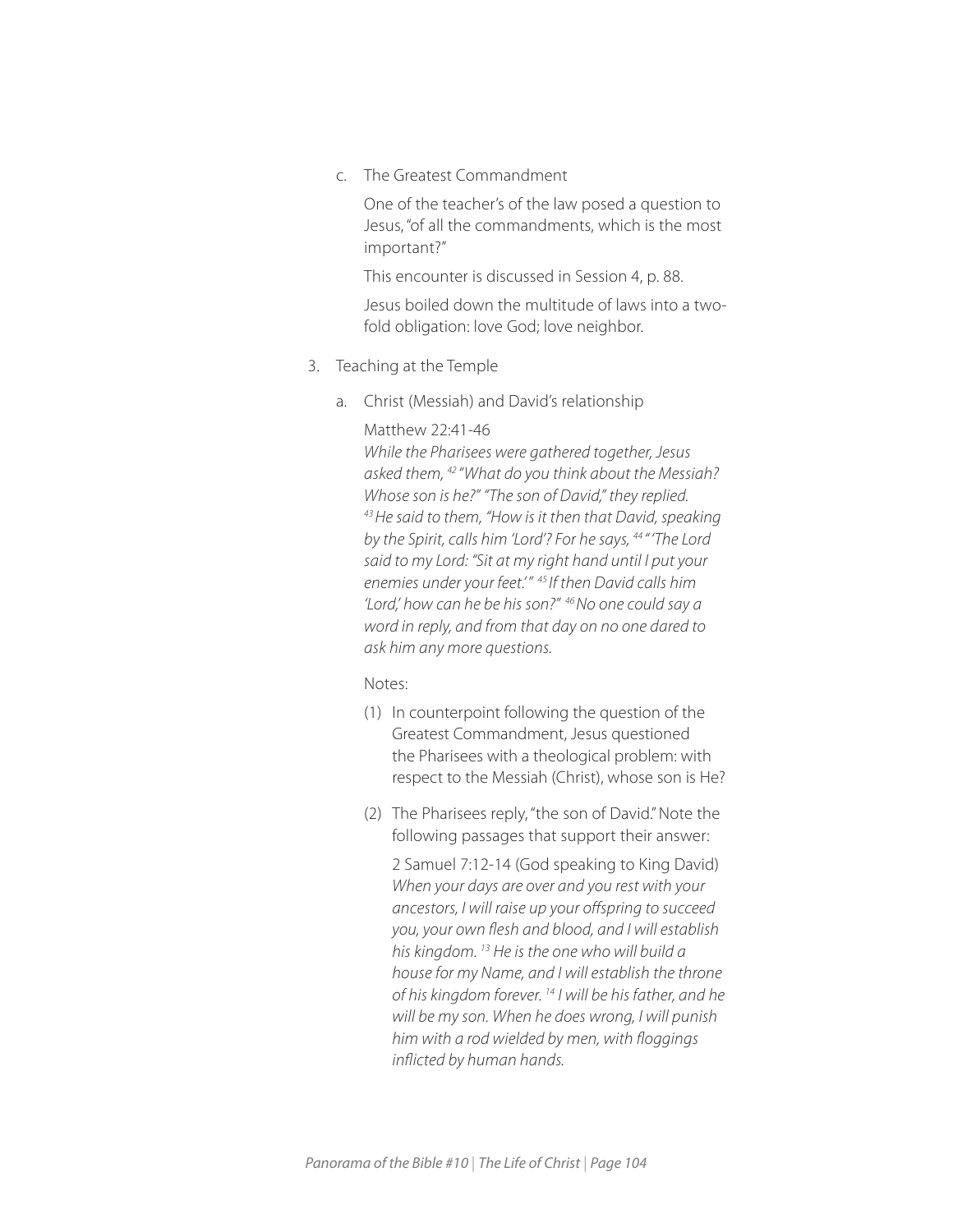Jeremiah 23:5-6 (God about David's descendant) *"The days are coming," declares the Lord, "when I will raise up for David a righteous Branch, a King who will reign wisely and do what is just and right in the land. <sup>6</sup> In his days Judah will be saved and Israel will live in safety. This is the name by which he will be called: The Lord Our Righteous Savior."* 

 Also, see Ps 89:29-37; Isa 9:2-7; 11:1-9; et al. (3) Jesus' reply to the Pharisees was startling:

- (a) David (in an accepted Messianic passage) refers to the Messiah as "lord."
- (b) David (in Ps 110) acknowledges that the Lord (God) said to my (David's) lord, sit at my right hand (a place of privilege and authority)...
- (c) The point is clear: Messiah (as son of David —see v. 42) has an authoritative position beyond/over King David. The descendant is superior to the ancestor.
- (d) The true identity of David's descendant, the Messiah, has divine authority. The religious leaders were stunned into silence.
- b. Seven woes upon the Pharisees (and Scribes)
	- (1) Setting

Matthew 23:1-7

*Then Jesus said to the crowds and to his disciples: 2 "The teachers of the law and the Pharisees sit in Moses' seat. 3 So you must be careful to do everything they tell you. But do not do what they do, for they do not practice what they preach. 4 They tie up heavy, cumbersome loads and put them on other people's shoulders, but they themselves are not willing to lift a finger to move them. 5 "Everything they do is done for people to see: They make their phylacteries wide and the tassels on their garments long; 6 they love the place of honor at banquets and the most important*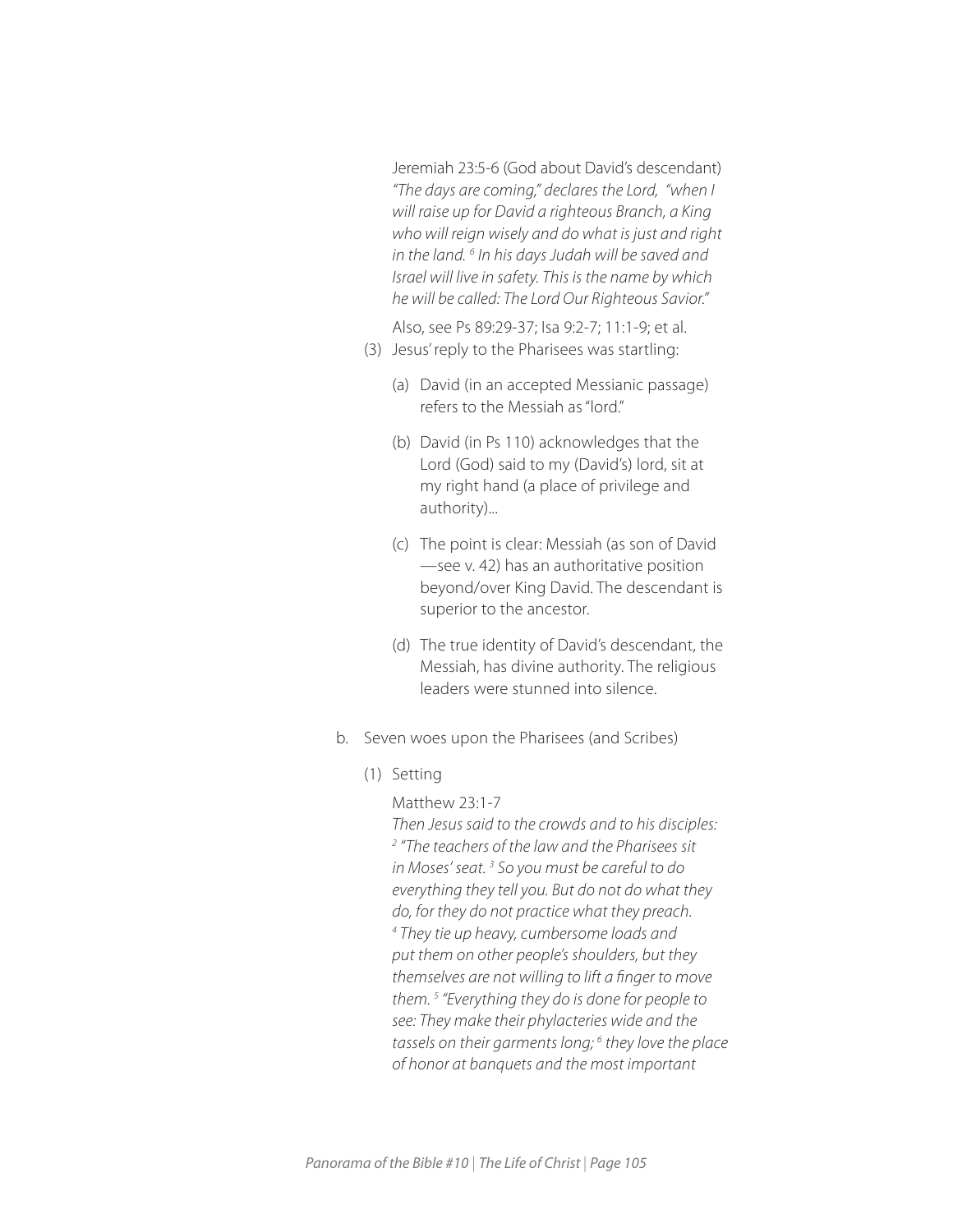*seats in the synagogues; 7 they love to be greeted with respect in the marketplaces and to be called 'Rabbi' by others."* 

(2) Seven woes

Matthew 23 has the full account (as seen in the chart below). Also, the shorter version is found in Mark 12:38-40; Luke 20:41-44.

| <b>Seven Woes of Matthew 23</b> |                                        |              |                                                                                               |                             |  |  |
|---------------------------------|----------------------------------------|--------------|-----------------------------------------------------------------------------------------------|-----------------------------|--|--|
| <b>WOE</b><br>(vv.)             | DIRECTED TO                            | Labeled      | <b>OFFENSE</b>                                                                                | <b>SUMMARY</b>              |  |  |
| 1<br>(13)                       | "teachers of the<br>law and Pharisees" | "hypocrites" | "shut (the entrance<br>to the kingdom" for<br>yourselves and others                           | hypocritical<br>obstruction |  |  |
| $\overline{2}$<br>(15)          | "teachers of the law<br>and Pharisees" | "hypocrites" | turn your "converts"<br>into legalists ("twice as<br>much a son of hell as<br>you")           | hypocritical<br>legalism    |  |  |
| 3<br>$(16-22)$                  | "blind quides"                         |              | tricky evasion<br>techniques to sidestep<br>their oaths                                       | hypocritical<br>oaths       |  |  |
| 4<br>$(23-24)$                  | "teachers of the law<br>and Pharisees" | "hypocrites" | major on the minors<br>when both are expected<br>duties ("strain a gnat,<br>swallow a camel") | hypocritical<br>ministry    |  |  |
| 5<br>$(25-26)$                  | "teachers of the law<br>and Pharisees" | "hypocrites" | practice outward<br>rituals without inward<br>character ("greed,"<br>"self-indulgence")       | hypocritical<br>purity      |  |  |
| 6<br>$(27-28)$                  | "teachers of the law<br>and Pharisees" | "hypocrites" | look good-outside<br>look bad-inside<br>("full of hypocrisy<br>and wickedness")               | hypocritical<br>posturing   |  |  |
| 7<br>$(29-32)$                  | "teachers of the law<br>and Pharisees" | "hypocrites" | honor the past<br>prophets while acting<br>like the ones who shed<br>the prophet's blood      | hypocritical<br>superiority |  |  |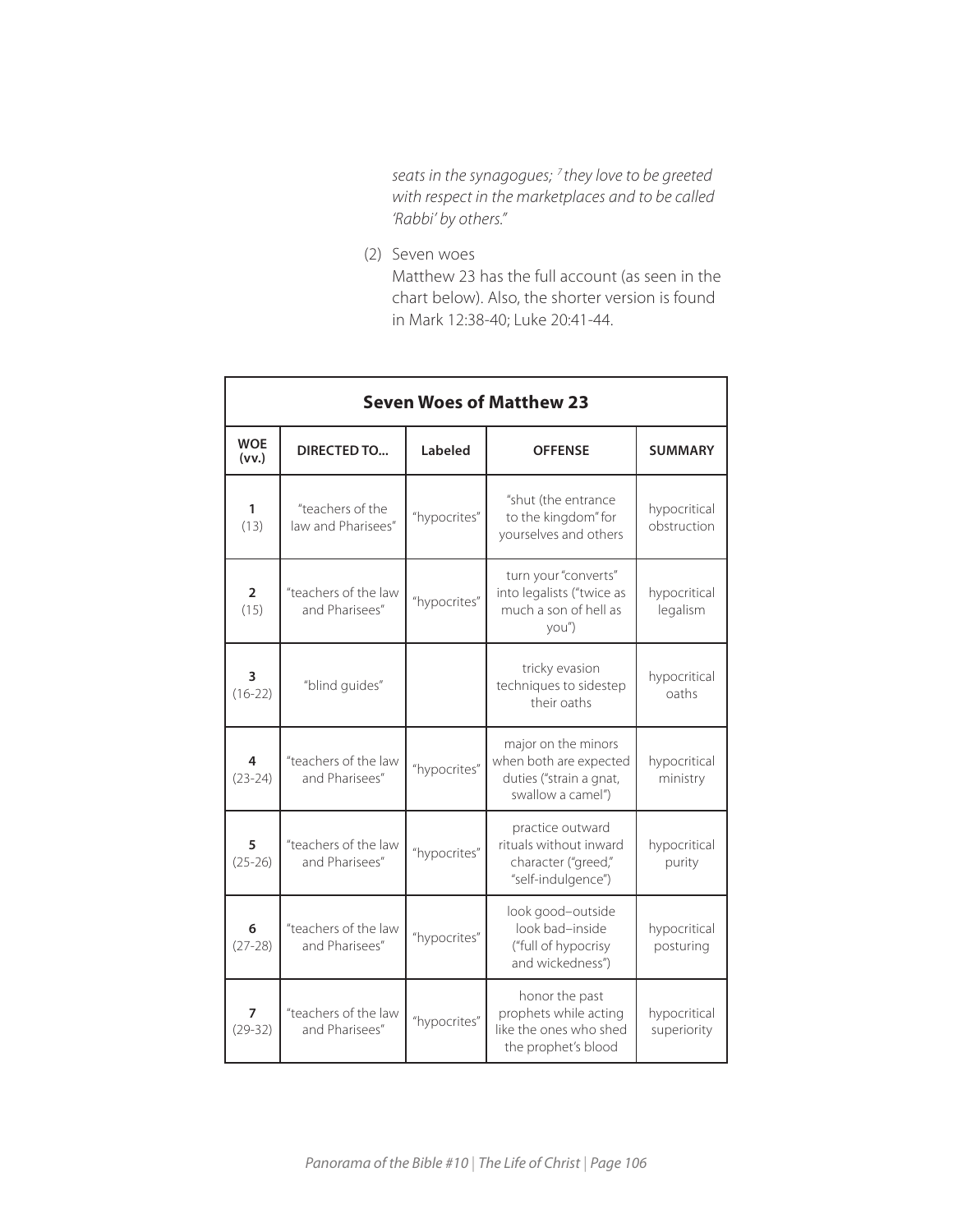c. From Anger (Seven Woes) to tears

#### Matthew 23:37-39

*"Jerusalem, Jerusalem, you who kill the prophets and stone those sent to you, how often I have longed to gather your children together, as a hen gathers her chicks under her wings, and you were not willing. 38 Look, your house is left to you desolate. 39 For I tell you, you will not see me again until you say, 'Blessed is he who comes in the name of the Lord.'"*

d. A lesson from a poor widow

#### Mark 12:41-44

*Jesus sat down opposite the place where the offerings were put and watched the crowd putting their money into the temple treasury. Many rich people threw in large amounts. 42 But a poor widow came and put in two very small copper coins, worth only a few cents. 43 Calling his disciples to him, Jesus said, "Truly I tell you, this poor widow has put more into the treasury than all the others. 44 They all gave out of their wealth; but she, out of her poverty, put in everything—all she had to live on."* 

- (1) From controversies, opposition, and denunciations, both Mark and Luke record an alternative look at an act of true worship.
- (2) Jesus sat down near the trumpet-shaped coffers where the devout placed their gifts. He noticed:
	- rich people putting in large sums
	- a poor widow putting in a paltry sum
- (3) Jesus did not condemn or commend the rich (refer to 1 Tim 6:17-19 for the obligations expected of the rich); He did highly commend the poor widow.
- (4) The poor widow provided an example of faith, obedience, and dependence upon God for her very real needs; her gift was small (fraction of a penny by comparison) but (spiritually) accounted for more than that of the rich.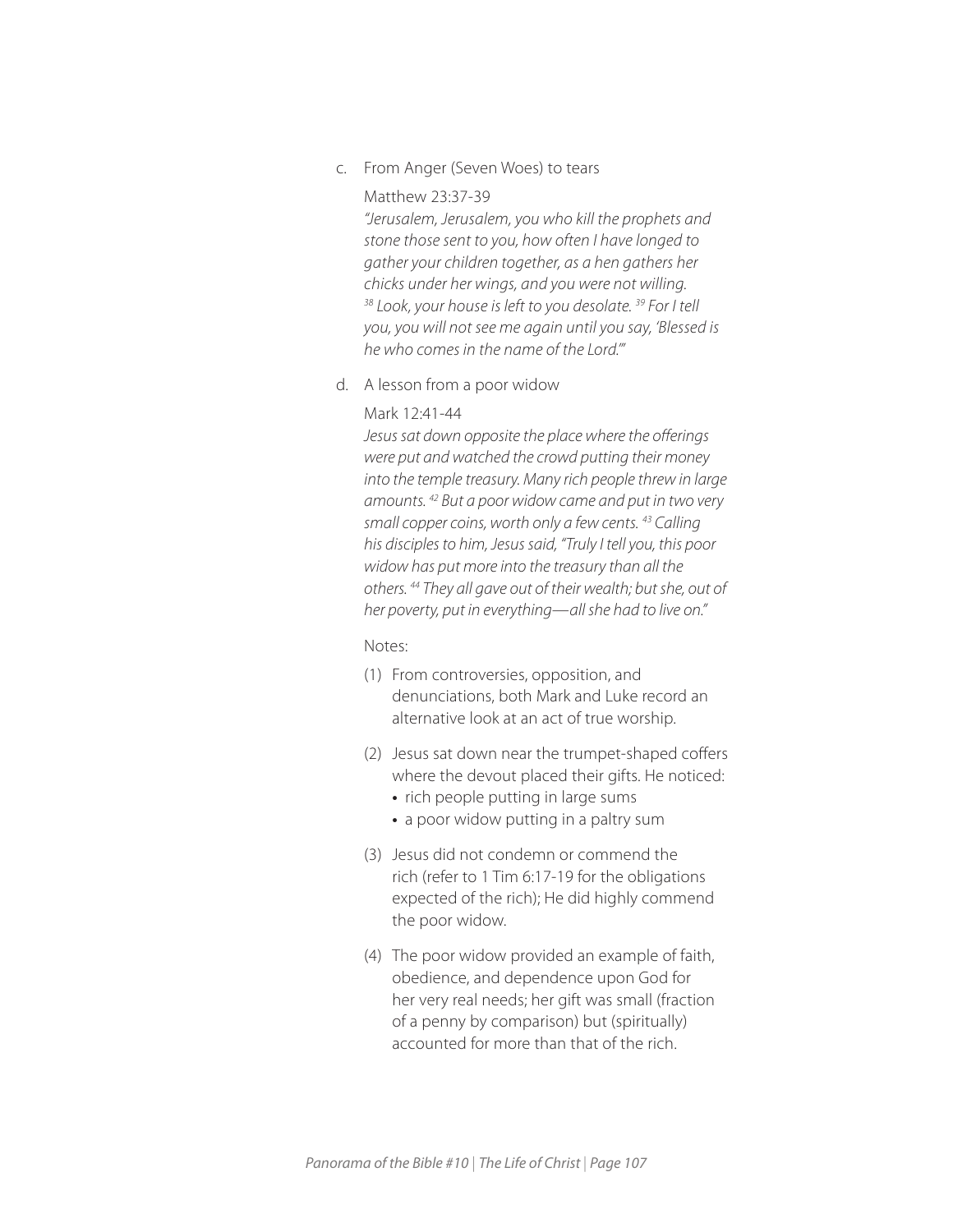4. Olivet Discourse

As Jesus and His disciples were leaving the Temple, one of the disciples remarked to Jesus, "Teacher, behold what wonderful stones and what wonderful buildings" (Mk 13:1). To which Jesus replied that a day was coming where "not one stone will be left upon another." In other words Jesus predicted the utter destruction of the Temple.

The three Synoptic Gospels each record their version of what is called "The Olivet Discourse" (Matt 24-25, Mk 13, Lk 21).

For the purpose of this study the focus will be upon the broad themes addressed (as opposed to verse-by-verse exposition).

- a. The disciples' question: when?
	- Matthew 24:3

*As Jesus was sitting on the Mount of Olives, the disciples came to him privately. "Tell us," they said, "when will this happen, and what will be the sign of your coming and of the end of the age?"* 

b. Jesus' reply: watch out! don't be deceived (Matt 24:3-8)

There will be false Messiahs, wars and rumors of wars, famines, earthquakes. "Such things must happen, but **the end** is still to come" (24:6).

- c. Jesus' reply: persecutions to come
	- Matthew 24:9-11

*"Then you will be handed over to be persecuted and put to death, and you will be hated by all nations because of me. 10 At that time many will turn away from the faith and will betray and hate each other, 11 and many false prophets will appear and deceive many people.*

- d. Jesus' reply: "the abomination that causes desolation"
	- (1) In light of Daniel 9:27 this occurred historically in 167 BC by Antiochus Epiphanes (referenced in the historical apocryphal book of 1 Maccabees).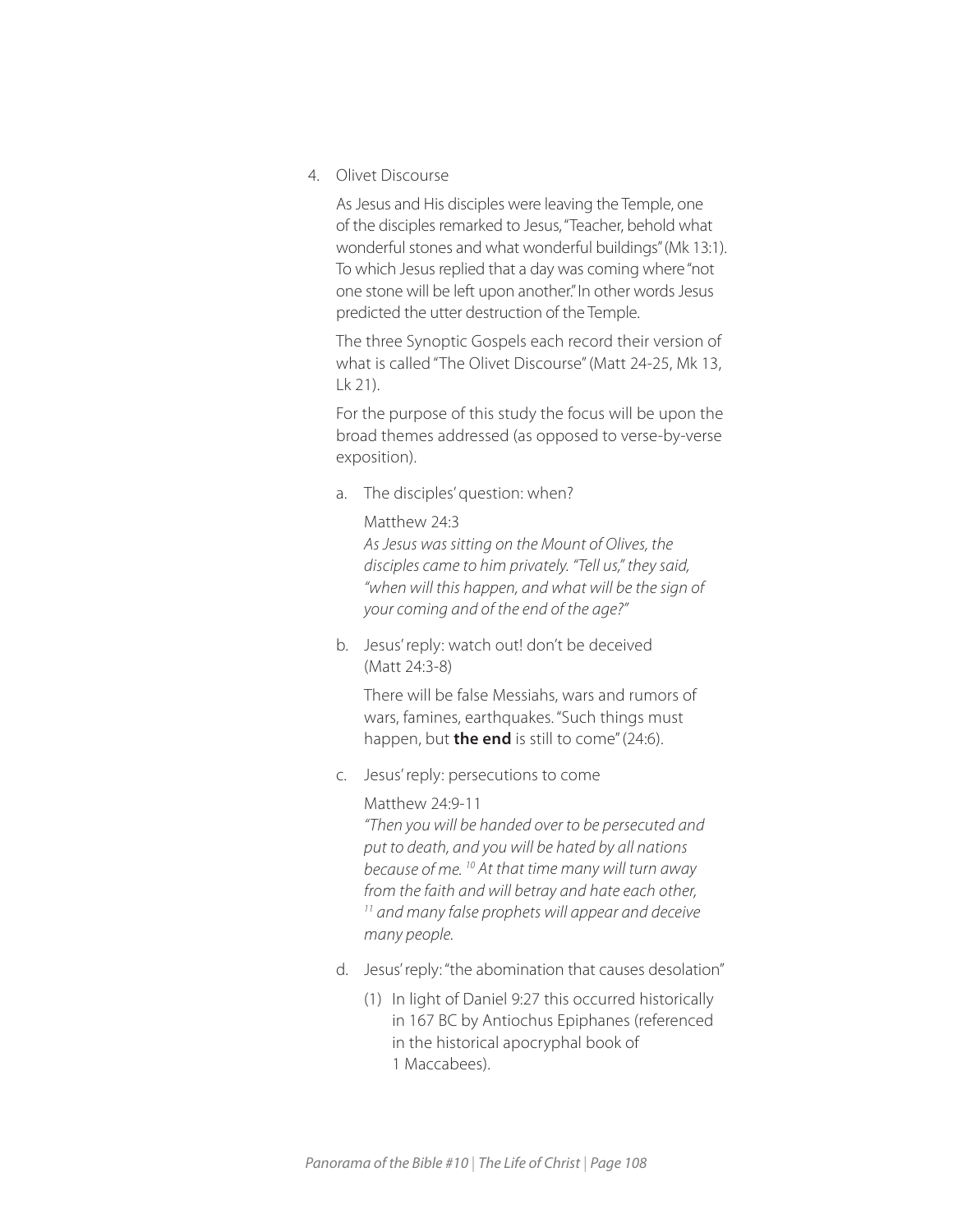- (2) Also, this could be seen in the soon destruction of Jerusalem in 70 AD (Lk 21:20-21); yet this event itself may also foreshadow a yet future time during the Tribulation. Note the following passages:
	- (a) 2 Thessalonians 2:1-4 *Concerning the coming of our Lord Jesus Christ and our being gathered to him, we ask you, brothers and sisters, 2 not to become easily unsettled or alarmed by the teaching allegedly from us—whether by a prophecy or by word of mouth or by letter—asserting that the day of the Lord has already come. 3 Don't let anyone deceive you in any way, for that day will not come until the rebellion occurs and the man of lawlessness is revealed, the man doomed to destruction. 4 He will oppose and will exalt himself over everything that is called God or is worshiped, so that he sets himself up in God's temple, proclaiming himself to be God.*
	- (b) Daniel 9:27

"*He will confirm a covenant with many for one 'seven.' In the middle of the 'seven' he will put an end to sacrifice and offering. And at the temple he will set up an abomination that causes desolation, until the end that is decreed is poured out on him."* 

e. Jesus' reply: false Christs and false Prophets

## Matthew 24:23-24

"*At that time if anyone says to you, 'Look, here is the Messiah!' or, 'There he is!' do not believe it. 24 For false messiahs and false prophets will appear and perform great signs and wonders to deceive, if possible, even the elect."* 

f. Jesus' reply: signs of the coming of the Son of Man

#### Matthew 24:29-31

*"Immediately after the distress of those days "'the sun will be darkened, and the moon will not give its light;*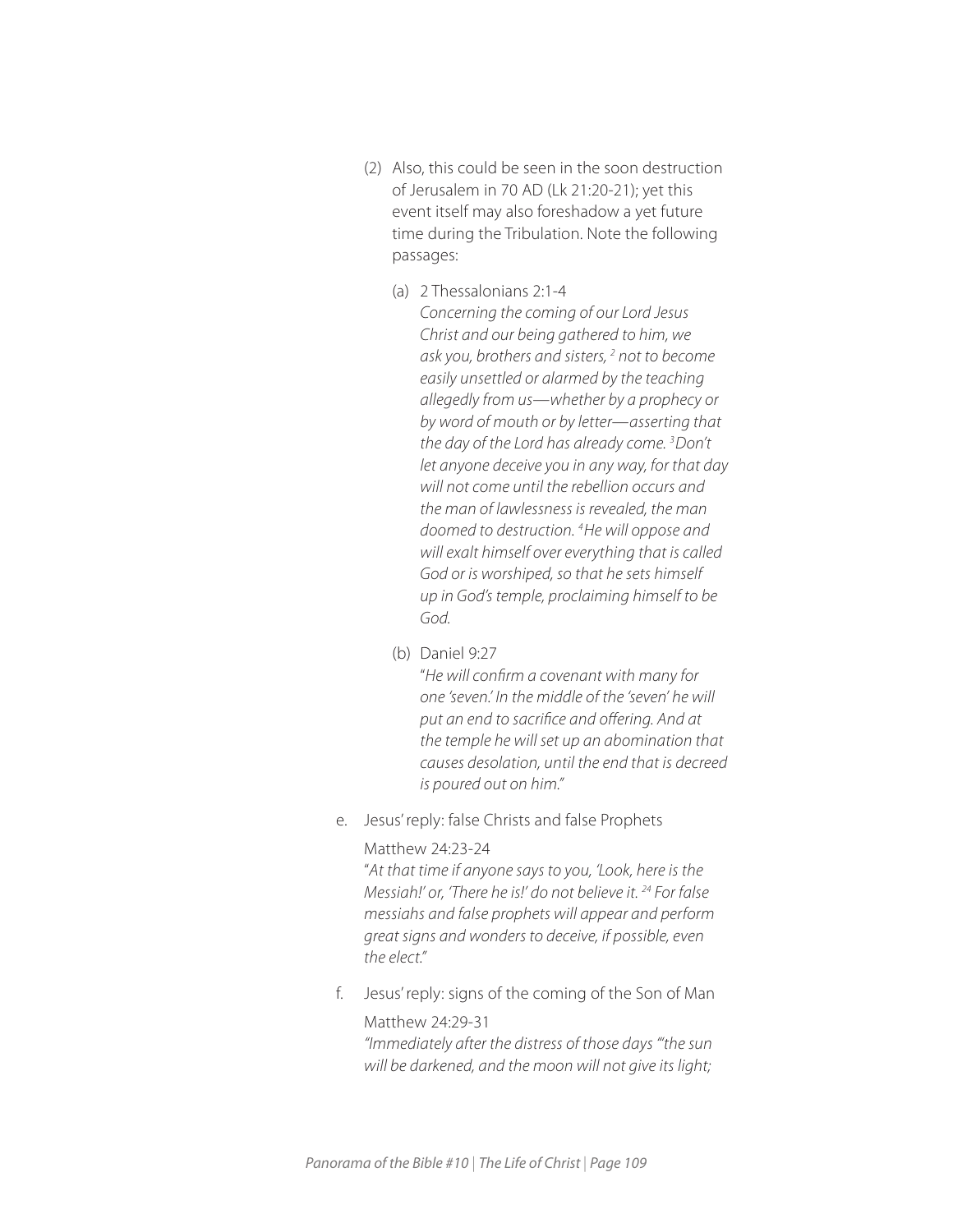*the stars will fall from the sky, and the heavenly bodies will be shaken.' 30 "Then will appear the sign of the Son of Man in heaven. And then all the peoples of the earth will mourn when they see the Son of Man coming on the clouds of heaven, with power and great glory. 31 And he will send his angels with a loud trumpet call, and they will gather his elect from the four winds, from one end of the heavens to the other."* 

g. The application: be prepared

Matthew 24:32-51 issues the warning to those of that day, therefore "keep watch" and "be ready, because the Son of Man will come at an hour when you do not expect Him" (Matt 24:44).

- h. The parables
	- (1) Parable of ten virgins (Matt 25:1-13)

Five virgins were prepared to meet the bridegroom; five were not. The lesson? "Therefore, keep watch, because you do not know the day or the hour" (25:13).

(2) Parable of talents (Matt 25:14-30)

The primary lesson seems to be, don't waste your opportunities and resources in light of Christ's (Master's) return.

(3) Parable of sheep and goats (Matt 25:31-46)

At the return of the Son of Man a judgment will occur separating "sheep" and "goats." Bock (353) indicates, "Thus, the Son of Man and allegiance to him and his people are seen as the basis for the judgment, an authority that he possesses and will exercise in the final judgment at his coming."

## **E. Wednesday (April 1, 33 AD)**

Most Biblical scholars consider Wednesday of Passion Week to be "silent Wednesday." The reason for this is that there seems to be no recorded activity.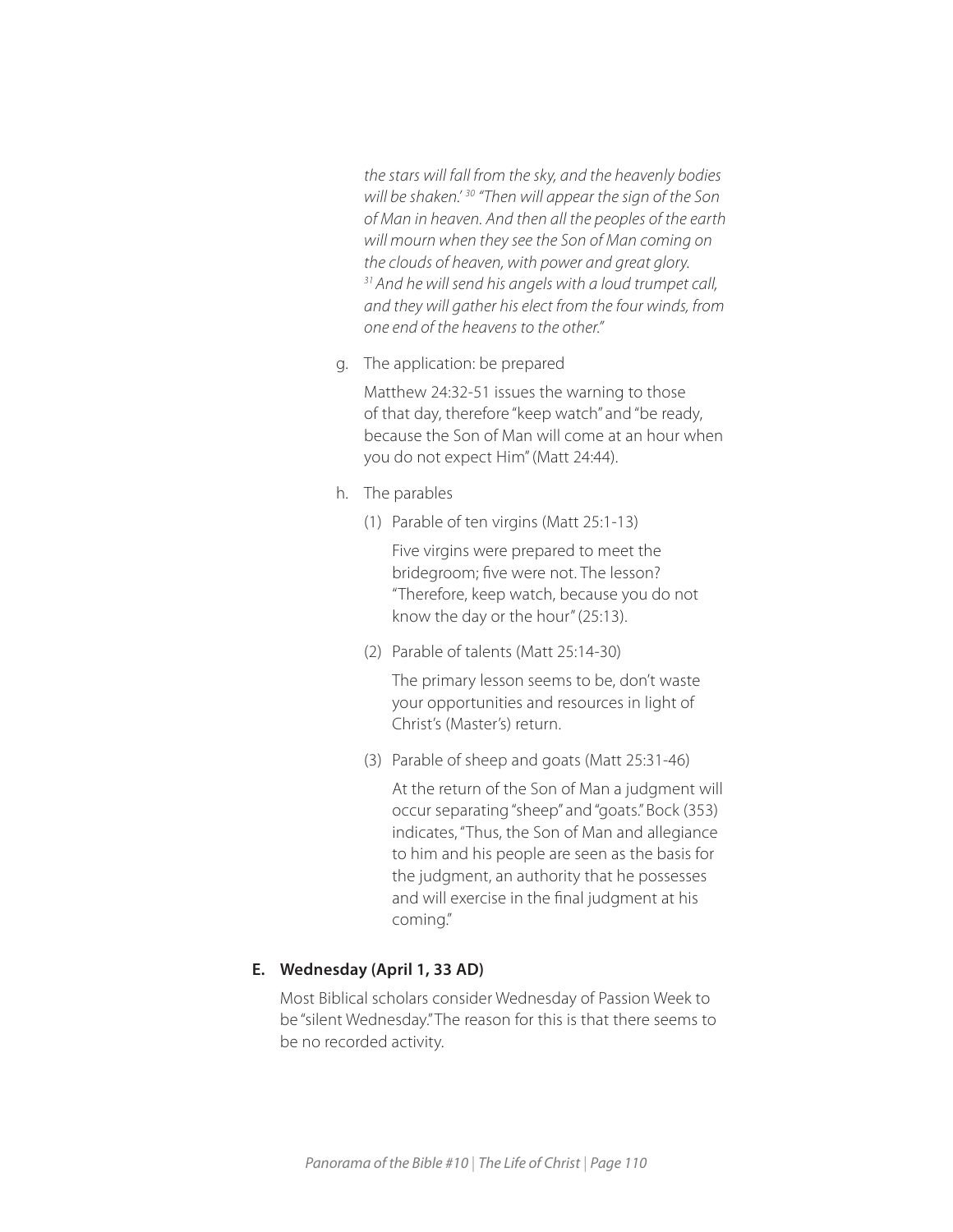Mark 14:1 indicates that the Passover was "only two days away" and then records the intent of the religious leaders "to arrest Jesus and kill him" (14:1). Then, Mark records the anointing of Jesus by Mary (14:3-11) which would have been Wednesday. But most interpreters place the event (as recorded in John 11-12) on Saturday prior to Sunday's Triumphal Entry. The apparent discrepancy may be due to Mark's theological arrangement as opposed to a strict chronological approach. The event itself is not under question, simply the time sequence.

This study places the anointing early and thus supports the "silent Wednesday," perhaps a day of rest and preparation for the rigorous events ahead.

## **F. Thursday (April 2) through Sunday (April 5)**

Session 6 of "Life of Christ" will detail the final events of the earthly life and ministry of Jesus, the Messiah-King.

## **V. TAKEAWAYS**

## **A. Culmination**

The Passion Week culminates the three and one-half year public ministry of Jesus. It was always the place and time for which He had prepared. As early as Luke 9, this was His focus. "As the time approached for him to be taken up into heaven, Jesus **resolutely set out** for Jerusalem" (9:51).

## **B. Plotting (His Death)**

By this final week the die had been cast. With unknowing predictive irony, Caiaphas had uttered memorable words:

#### John 11:49-53

*Then one of them, named Caiaphas, who was high priest that year, spoke up, "You know nothing at all! 50 You do not realize that it is better for you that one man die for the people than that the whole nation perish." 51 He did not say this on his own, but as high priest that year he prophesied that Jesus would die for the Jewish nation, 52 and not only for that nation but also for the scattered children of God, to bring them together and make them one. 53 So from that day on they plotted to take his life.*